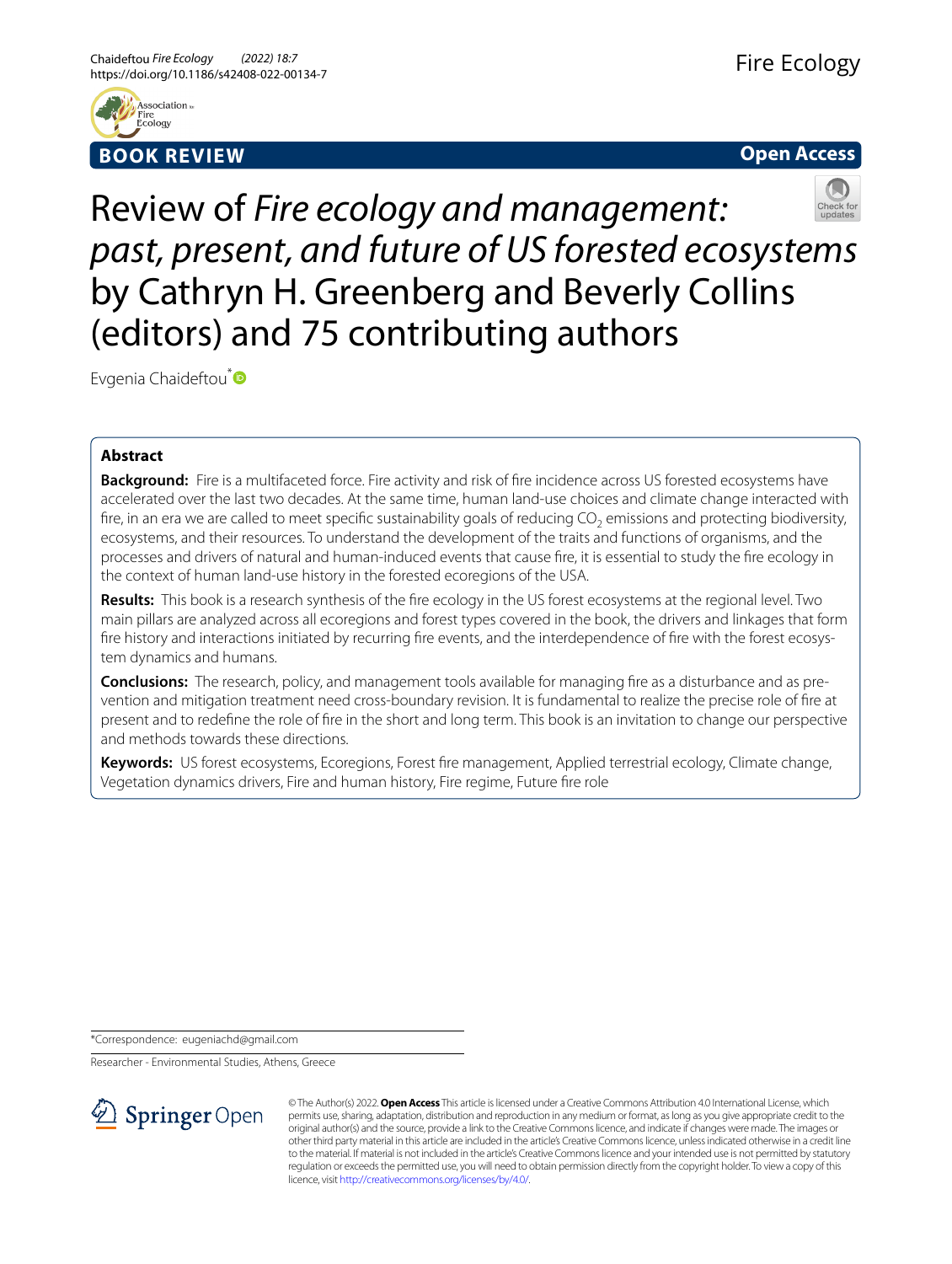## **Resumen**

**Antecedentes:** El fuego es una fuerza multifacética. La actividad del fuego y el riesgo de incidencia de incendios a través de los EEUU se ha acelerado en las últimas décadas. Al mismo tiempo, las alternativas sobre los distintos usos de la tierra por el ser humano y el cambio climático han interactuado con los incendios, en una era en la que estamos llamados a cumplir con metas objetivas y sustentables de reducción de emisiones de CO<sub>2</sub>, proteger la biodiversidad, los ecosistemas y sus recursos. Para entender el desarrollo de las características y funciones de los organismos, los procesos y trayectorias de los eventos naturales o inducidos por el hombre que causan los incendios, es esencial estudiar la ecología del fuego en el contexto humano de la historia del uso de la tierra en las regiones boscosas de los EEUU.

**Resultados:** Este libro presenta una síntesis de la ecología del fuego en los ecosistemas boscosos de los EEUU a nivel regional. Dos pilares principales son analizados a través de las eco-regiones y tipos forestales cubiertos por este libro, las trayectorias y los aglutinantes que conforman la historia del fuego y las interacciones iniciadas por eventos de fuego recurrentes, como así también la interdependencia del fuego con la dinámica de los ecosistemas forestales y humanos.

**Conclusiones:** La investigación, las políticas y las herramientas de manejo disponibles para manejar el fuego como un disturbio y como un tratamiento de prevención y mitigación necesita de una revisión que traspase las actuales fronteras. Es fundamental darse cuenta del rol preciso del fuego en la actualidad, y redefnir el rol del fuego en el corto y largo plazo. Este libro es una invitación a cambiar nuestra perspectiva y métodos hacia esas direcciones.

## **Book details**

## Cathryn H. Greenberg and Beverly Collins (Eds.)

*Fire ecology and management: past, present, and future of US forested ecosystems*

Managing Forest Ecosystems, vol 39. Springer, Cham; 2021.

XVII, 502 pages, Hardcover ISBN 978-3-030-73266-0; Softcover ISBN 978-3-030-73269-1; eBook ISBN 978- 3-030-73267-7; Series ISSN 1568-1319; Series E-ISSN 2352-3956

## **Main text**

Fire, irrespective of its cause (human-induced or natural force), is an issue of global interest or concern in science, policy, and society. Nowadays, the term "fre" is conceptually, evidently, and increasingly interlinked with our earth's history, health, climate, and future. Elements of the Earth's ecosystem are the forests with their resources, functions, and complexes. This also applies to the forested regions in the USA, which in the last years are experiencing extreme fre activity and therefore higher fire risk. This situation is accurately perceived by the forest-fre ecologists and managers in the USA as it is refected by the *Fire ecology and management: past, present, and future of US forested ecosystems*, a book published as a volume in the series edition *Managing Forest Ecosystems*. This book narrates the history of the USA forested ecoregions in a scientifc synthesis framed by fre ecology. It retains an extensive collection of historical and up-to-date topics of forest fre management that require continuous investigation and prompt resolutions. At the same time, the reader is given the opportunity to enhance or update knowledge on the ecology of forests

across the USA continental areas from the Pacifc Northwest to the Southeastern Coastal Plain through the eyes of specialized experts and their work for many years in data collection, analysis, and interpretation. In this sense, this book is published without any "discounts" but with twelve chapters compiled after a thorough and coordinated effort to enable the reader to understand *the driving forces, historical patterns, and future management challenges of fre in forested ecoregions across the continental USA* as the authors themselves emphasize (Greenberg et al. [2021](#page-3-0)).

The first chapter is an introduction which presents in summary what is common to every single forested ecoregion covered in each of the following ten chapters in the book. It describes the historical and ecological drivers shaping the to-date diferentiated fre regime of increased severity across the USA continent. Potential correlations or interactions among these drivers were investigated using datasets and model predictions available from research inventories and public institutions over the decades. A review is presented on the evidence-based and expert judgment approaches identifying the drivers and linkages that formulated fre histories. In the following pages, a coherent overview of the interdependence between plant communities and fre illustrates the strategies and traits that result in specifc regeneration, recovery, and resistance of plant species in response to fre. Fire regimes and subsequent plant communities' formation are infuenced by Native Americans and Euro-American settlers, and such infuence also varies across forest types and ecoregions, something well-referenced in the scientifc literature for America and therefore a rather expected implication. But the interesting point is that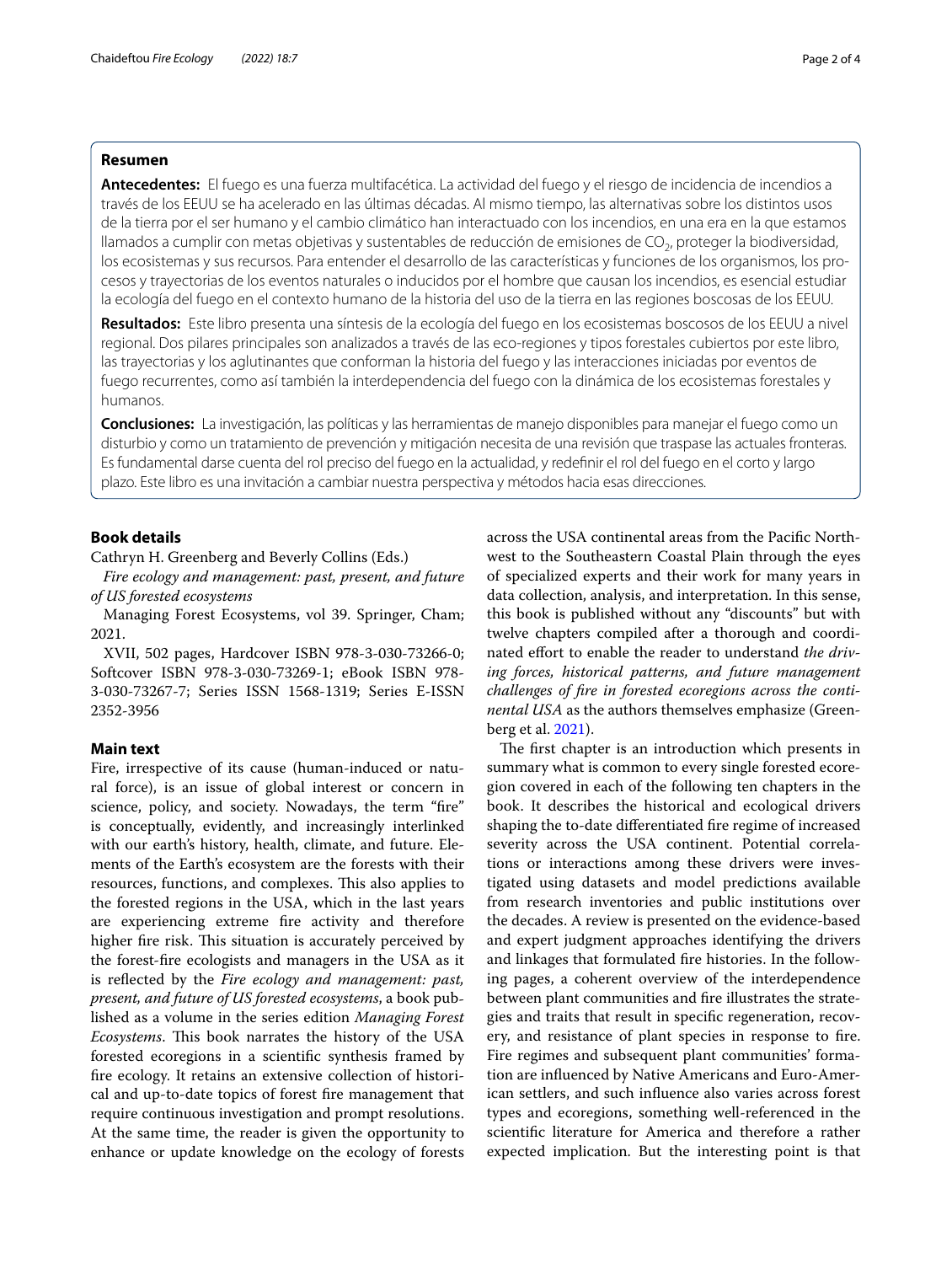today's forests are defned by the authors as *the legacy of the past,* and this past—either exposed as age class or as stand structure—also includes evidence on how the current forest types refect the former land-use and natural disturbance history including fre, but not limited to only that. In the next chapters, such drivers and linkages are elaborated for each forest ecoregion with emphasis on specifc driver of high importance per forest type. After all, fre causes are an interplay between human and ecological factors, and this highlights the need for a diferent approach in forest management within the context of fre ecology.

To meet this goal, the next ten chapters speak the story of the forests in Piedmont (ch.2), the Southeastern Coastal Plain (ch.3), the Eastern and Appalachian mounts (ch.4), the Western Central Hardwoods and Prairie-Forest Border (ch.5), the Floodplain Forests of the Southeast (ch.6), the Great Lakes-Northeastern Forest Region (ch.7), the Rocky Mountain (ch.8), the North American Mediterranean-Climate Zone (ch.9), the Pacifc Northwest Zone (ch.10), and the Southwestern Plain (ch.11). The ecologies of the common forest types and dominant plant communities are explained in relation to the dual role (natural force or management tool) that fre played in vegetation dynamics, in the presence and infuence of people, indigenous or not. Every chapter includes an appraisal of whether the historical role of fre is clear enough to shed light on the composition of the past vegetation communities. This information is then integrated into an evaluation of the available research and management tools in order to identify the knowledge gaps and policy needs and to realize a new clear role of forest fre in the long term.

The chapters do not vary in the depth of each topic or issue that is dealt with, but they do difer in the complexity of the driving forces' linkages per ecoregion. For instance, the prehistoric role of fre is investigated in Piedmont (ch.2), the Eastern Broadleaf and Appalachian Forests (ch.4), and the Pacifc Northwest (ch.10); the invasiveness in the Southeastern Floodplain Forests (ch.6) and in Hardwood and Conifer Forests of the Great Lakes-Northeastern Forest Region (ch.7); and the climate change interactions with fre for the Southern Pine Ecosystems (ch.3) and Rocky Mountains (ch.8). Likewise, fre exclusion policy is analyzed in the Eastern Broadleaf and Appalachian Forests (ch.4), the Western Central Hardwoods and Prairie-Forest Border (ch.5), and the Southwestern Forests (ch.11). The severity and frequency of fre are particularly surveyed for the North American Mediterranean Climate (ch.9) and the Pacifc Northwest Zone (ch.10). These topics are not exclusively elaborated in this book, as they have been and are being extensively examined by other researchers elsewhere and are cited openly. What I appreciated through these chapters is that the authors demonstrate the evidence sufficient enough to enable the reader to comprehend that fre today takes place in forest ecoregions, where tree mortality, logging and land conversion, altered hydrology, sea level rise, forest fragmentation and degradation, nonnative invasiveness, altered insect, and disease efects, have interacted and interact with fire. Thus, in my eyes, chapter 8 could be considered as a starting point for rethinking the present and planning the future fre regimes.

Chapter 12 is the conclusion. This chapter first filters the likely efects of future fre regimes on boreal, southwest and southeast forest fre-prone ecosystems in view of the observed and anticipated changes in the climate. This is followed by a sufficient analysis of the interactions of the future fre regimes with stressors and disturbances other than fire. The final part of this chapter elaborates the resilience management, clarifying the concept, and considering it as a way of managing the wildlife, employing prevention and mitigation treatments (e.g., plantation of key tree species or treating fuel) across spatial and temporal scales, and more notably *across boundaries* (agencies, institutions, land ownership). Therefore, it calls for holistic collaboration to adjust the existing resilience strategies.

*Fire ecology and management: past, present, and future of US forested ecosystems* is targeted at researchers, scientists, students, policymakers, managers, and professional practitioners. It is devoted to the next generations of fre ecologists and managers who work for the USA forest ecoregions and elsewhere. It is a publication that requires thorough studying, especially by students having already a standard level of knowledge of forest fre ecology topics, and thus, it is essentially useful for early-stage career professionals that aim at developing further their expertise in the field. This is not a book to be read once, this is a book written with transparent technical scientifc terminology aimed to deepen understanding. Despite the complexity of the topic, each chapter is constructed as one survey report with keywords, abstract, introduction, evidence, and references that can be independently considered. At once, every single chapter and the book as a whole, are an evidence synthesis, a science-based critical narrative explaining and justifying why the force of fre evolved into a regional and global threat and why it accompanies and is accompanied by other disturbances of similar extent or extremity (changing climate, resource depletion, long-term severe drought but short-term vegetation conversions). This is one reason why such a multi-parametric topic becomes understandable at the end having realized the potentially flawed or deficient perceptions, policies, and practices of the past (e.g., long-lasting fre exclusion). A legacy to the youth is the vision that the contributors of *Fire ecology and*